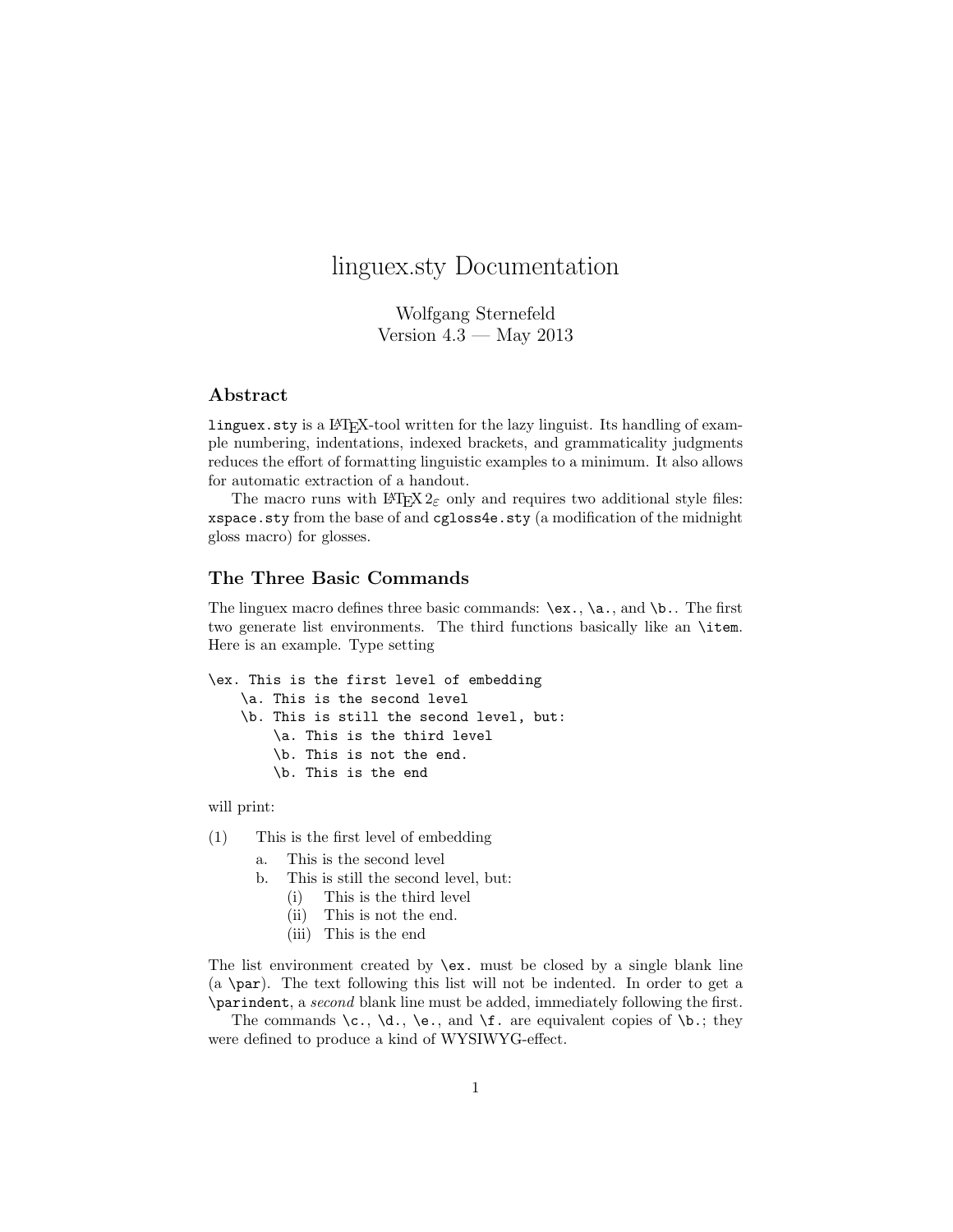The blank line at the end of (1) simultaneously closes the three lists of (1) (opened by  $\{ex., \langle a., \rangle\}$ , and the embedded  $\{a.\}$ . To close just one of the embedded lists (introduced by  $\a$ .) put  $\zeta$ . at the point of transition from level n of the embedding to level  $n-1$ . This is exemplified by the following example:

- (2) a. Government:
	- A governs B iff
	- (i) A is a governor;
	- (ii) A m-commands B;
	- (iii) no barrier intervenes between A and B
	- b. Governors are lexical nodes and tensed I.

(from Haegeman 1991)

```
This is exemplified by the following example:
\ex.\a. {\it Government:}\\
        A governs B iff
         \a. A is a governor;
         \b. A m-commands B;
         \c. no barrier intervenes between A and B
         \{z\}\b. Governors are lexical nodes and tensed I.
    \z.
    (from Haegeman 1991)
```
#### Cross References

can be handled by  $\label{eq:ref} \label{ref-1}$  and  $\ref{...}$  in the usual manner. For example, a label between \ex. and \a. stores the main example number for further reference; the same command following  $\a$ . or  $\b$ . stores the label of a (sub-)subexample for further reference.

For cross references in the immediate vicinity of an example, you need not \label the examples. \Next refers to the following example number, and \NNext to the next but one. Reference to the previous example is provided by \Last; the penultimate one is referred to with \LLast.

These shorthands always refer to the first level of embedding. Reference to subexamples can only be obtained by adding an (optional) argument to the above Next- and Last-commands. For example, saying \NNext[g-ii] right now yields  $(4-g\text{-ii})$ . The dash between 4 and g is defined as  $\frac{1}{3}$  restricted ash. It can be suppressed by \renewcommand{\firstrefdash}{}.

#### Footnotes

Inside a footnote, the \Next-command presupposes that the next example is still inside the footnote rather than within the main body of the document. Say \TextNext to refer to the next example within the main text. (When you intend to make endnotes instead of footnotes, all cross references from footnote to text must be handled by  $\label{eq:1} \Delta \setminus \text{1} \setminus \text{1} \setminus \text{1} \setminus \text{1} \setminus \text{1} \setminus \text{1} \setminus \text{1} \setminus \text{1} \setminus \text{1} \setminus \text{1} \setminus \text{1} \setminus \text{1} \setminus \text{1} \setminus \text{1} \setminus \text{1} \setminus \text{1} \setminus \text{1} \setminus \text{1} \setminus \text{1} \setminus \text{1} \setminus \text{1} \setminus \text{1} \setminus \text{1} \setminus \text{1}$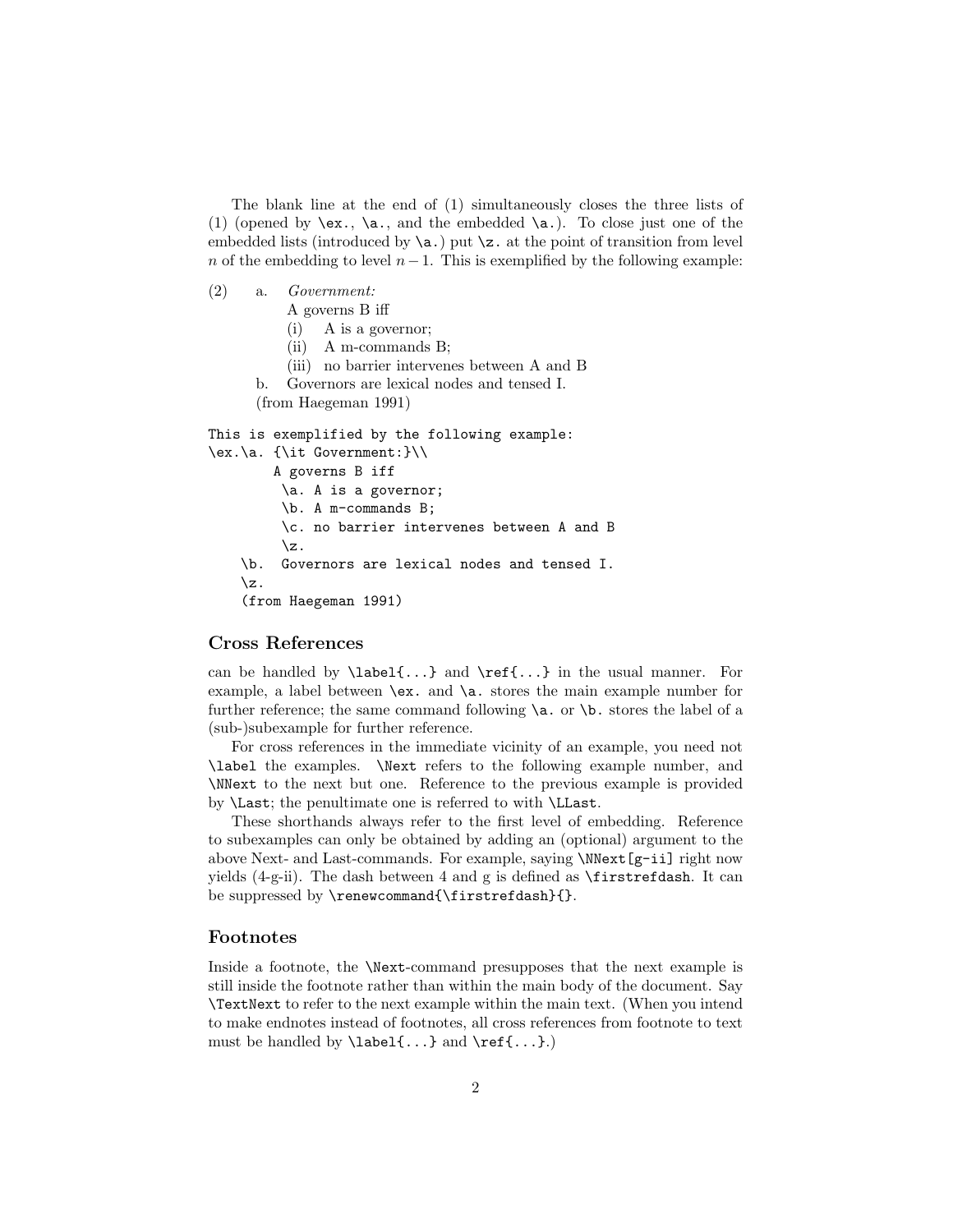In case an  $\exe$ .-environment contains a footnote that contains a  $\parrow$ par (= a blank line — this will necessarily be the case with a footnote containing itself an \ex.), the \par will be misinterpreted as the end of the main text example. It is therefore necessary to split the command \footnote{...} into \footnotemark and  $\text{footnotetext}\{\ldots\}$  (see LAT<sub>E</sub>X-manual). The footnotetext must be placed outside the \ex.-environment of the main text.

Some style files (e.g. endnote.sty) modify the definition of footnotes (as linguex.sty itself does so in order to let \ex. know whether or not it is inside a footnote). Such style files must be accommodated to linguex.sty by making sure that \if@noftnote is set false at the beginning of each footnote (by saying \@noftnotefalse in the modified footnote definition); otherwise you will get the arabic style of example numberings (as being used in the main text) rather than the roman numbers (being used inside footnotes).

#### Glosses

require cgloss4e.sty, which is input by linguex.sty. Instead of writing \gll (as would be required by the gloss macro), one should append a 'g' to the last letter of an example command, as shown below:

```
\ex.\a. No gloss
     \bg. This is a first gloss\\
         Dies ist eine erste Glosse\\
\exg. Dies ist nicht die erste Glosse\\
         This is not the first gloss\\
(3) a. No gloss
      b. This
is
a
          Dies
ist
eine
erste
Glosse
                      first
gloss
(4) *Dies
ist
nicht
die
erste
Glosse
```
This is not the first gloss

Using  $\gtrsim$  11 still works in principle, but should be avoided, for reasons explained in the next section.

## Grammaticality Judgments

composed out of  $\ast$ , ?,  $\#$ , and  $\%$ , are automatically prefixed at the very beginning of a new list. A standard example like (5) looks like this (to increase readability I also removed mathmode from subscripting):

```
\catcode'_=\active
\def_#1{\ifmmode\sb{#1}\else$\sb{#1}$\fi}
\exg. \%*Wen_i liebt_k seine_i Mutter t_i t_k?\\
       Whom loves his mother\\
        'Who does his mother love?'
```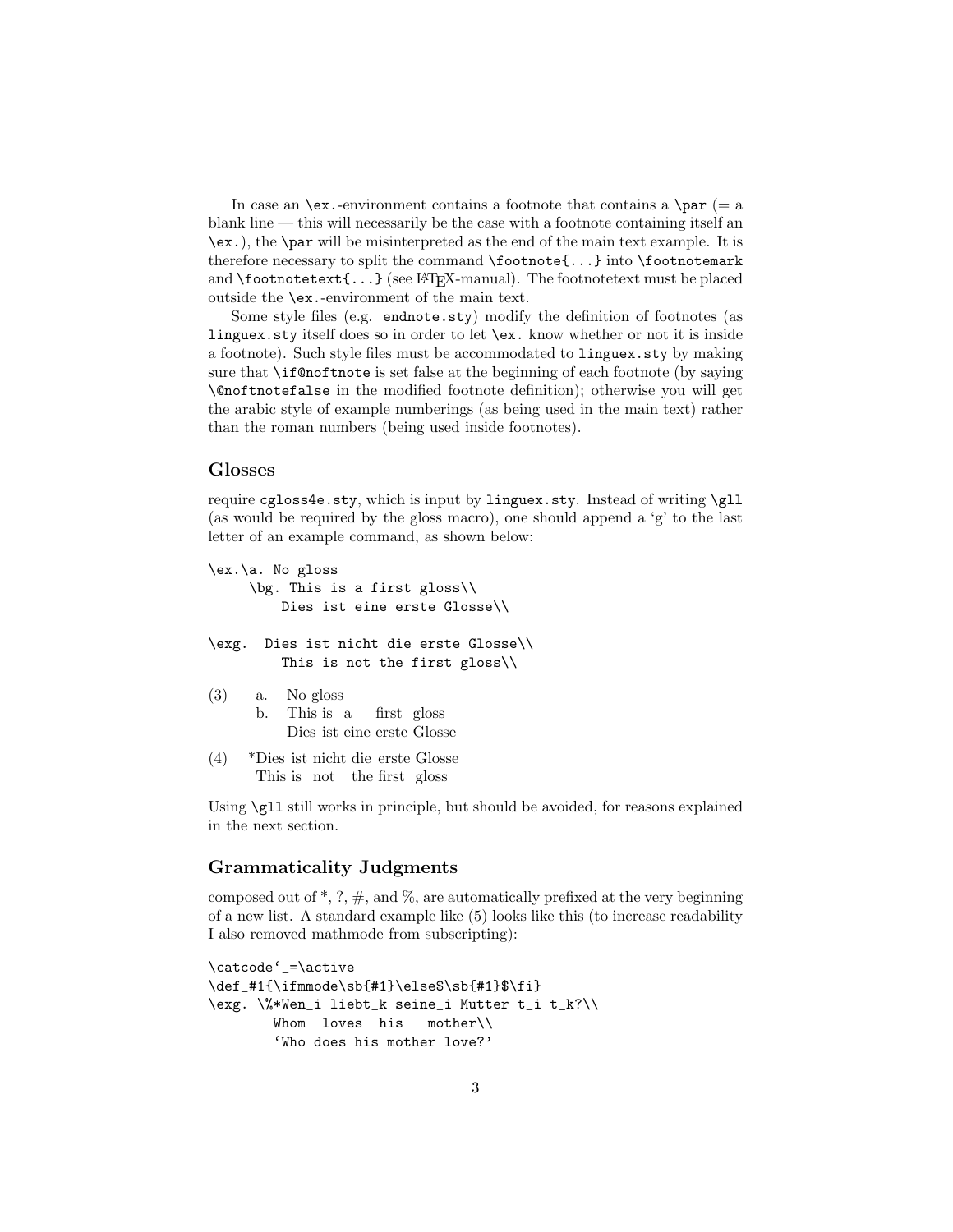(5) %\*Wen<sub>i</sub> liebt<sub>k</sub> seine<sub>i</sub> Mutter t<sub>i</sub> t<sub>k</sub>? Whom loves his mother 'Who does his mother love?'

Automatic prefixing implies that nothing intervenes between the list opening command and the judgment. In particular, labels must follow the grammaticality judgment! Likewise, writing \ex.\gll instead of \exg. will have the effect of not prefixing the grammaticality judgment.

#### Labelled Brackets

\exi. identifies "words" by looking for space characters between them; it then checks whether the word following a space starts with one of the brackets "[" or "]". The material between such a bracket and the next space character will be subscripted. A standard example would be the following:

```
\exi. *[CP Wen_i [C$'$ liebt_j [IP [NP seine_i Mutter ]%
      [VP t_i t_j ]]]]
```
(6) \* [CP Wen<sub>i</sub> [C' liebt<sub>j</sub> [IP [NP seine<sub>i</sub> Mutter ][<sub>VP</sub> t<sub>i</sub> t<sub>j</sub> ]]]]

Note that above a blank space between [IP and [NP is crucial, otherwise the bracket of [NP would be subscripted as well. Note also that a space is required before the grammaticality judgment, otherwise the beginning of subscripting cannot be properly identified.

As with the gloss macro, grouping suppresses subscripting. Consider the effects of spacing and grouping in (7):

|     | \exi.\a. | $[NP$ Fritz $]$ [ snores $]$ ]S                                                     |  |
|-----|----------|-------------------------------------------------------------------------------------|--|
|     |          | \b. [[NP Fritz][snores]]S                                                           |  |
|     |          | \c. [ [NP Fritz ][snores]]S                                                         |  |
|     |          | \d. [[NP Fritz {][}snores ]]S                                                       |  |
|     |          | $\{[\cdot\ N, -\nu]\}$ Fritz $[\nu\ N]$ snores $\Lambda$ $[\nu\ N]$ [NP Structure]  |  |
|     |          | \f. *[{}[+N,--V] Fritz ][VP snores ] \hfill [NP-Structure]                          |  |
| (7) |          | a. $\ $ <sub>NP</sub> Fritz $\ $ snores $\ $ <sub>S</sub>                           |  |
|     |          | b. $\left[\begin{bmatrix} \text{NP Fritz} \\ \text{snores} \end{bmatrix} \right]$ S |  |
|     |          | c. $\left[\right.$ $\left[\right.$ [NP Fritz ] $\left[\right.$ $\right]$ snores] [S |  |
|     |          | d. $\ \n\ _{NP}$ Fritz $\ \n\ _{S}$                                                 |  |
|     |          | e. $[+N,-V]$ Fritz $\vert_{VP}$ snores $\vert$<br>$N_{\rm PP}$ Structure            |  |
|     |          | f. *[ $_{[+N,-V]}$ Fritz ][ $_{VP}$ snores]<br>[NP-Structure]                       |  |
|     |          |                                                                                     |  |

Grouping works the same way as in the gloss macro where it protects from glossing. E.g., a group such as {][} in (7-d) is ignored for subscripting so that the following material is protected from automatic subscripting (but note that something like the opposite happens in (7-e) after  $\hbar i$ 11!).

Note that commands that look ahead and extend over more than one word might not work properly unless two or more words are put into a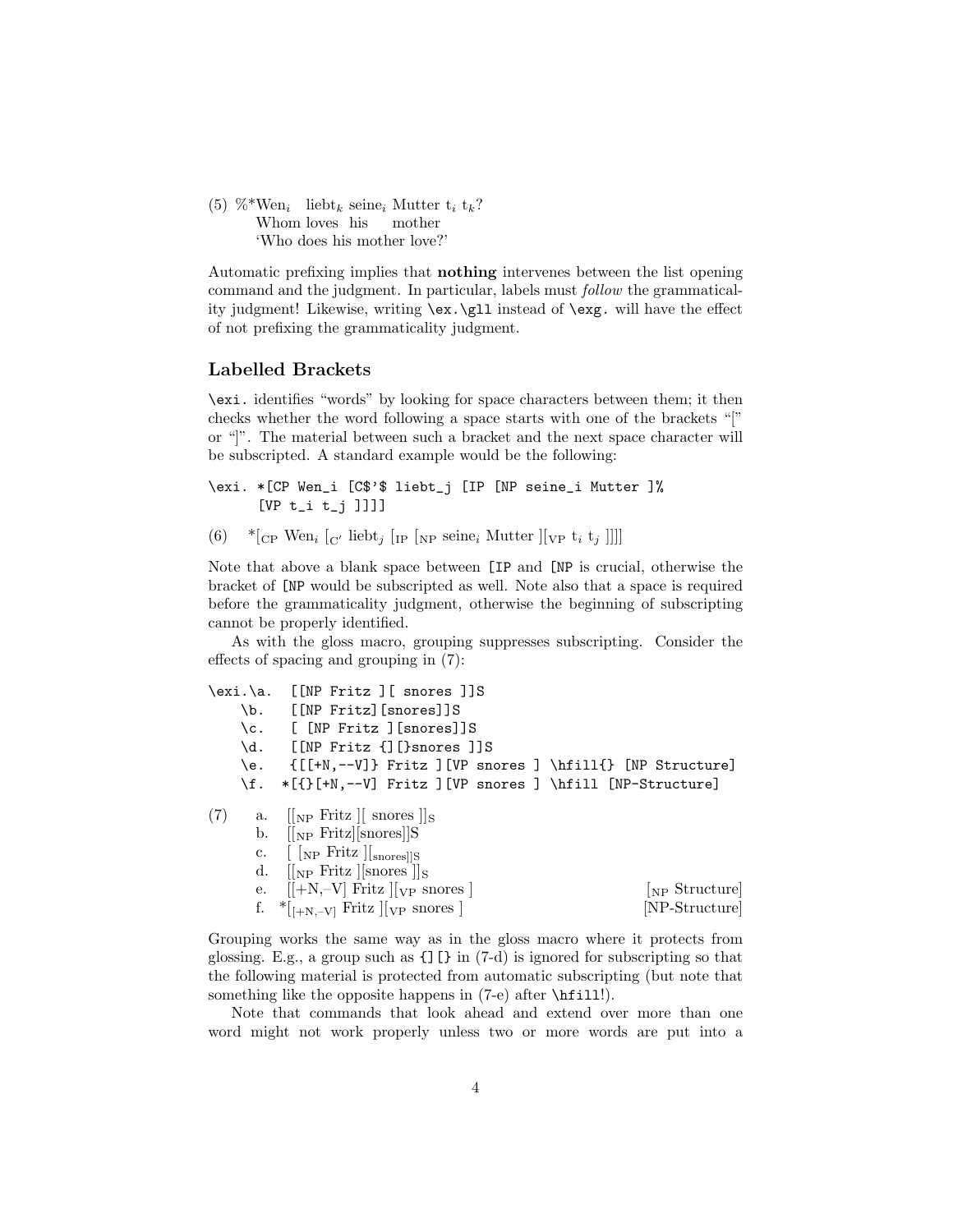group. Suppose we are inside an \exi.-environment and we want to say something like \b.[Principle C]. What will happen? The space between "e" and "C" will make the subscripting device read \b.[Principle as a "word." This, unfortunately, prevents the argument of \b. from being interpreted correctly. Solutions are to write  $\b{b}$ . [Principle~C],  $\b{}$ . [{Principle C}], or {\b.[Principle C]}.

Subscripting outside the  $\exists$ exi.-environment can be done by using  $\setminus$ I as shown below:

 $\Xi$ [NP Text  $\Longrightarrow$  [NP Text,  $\setminus$ I(\$\alpha\$ Text  $\Longrightarrow$  ( $_{\alpha}$  Text,  $\I{f\alpha\$  $NP$  Text  $\Longrightarrow \alpha_{NP}$  Text,  $\I{Whom}ACC$  does John $\ldots$  Whom $_{ACC}$  does John...

For combining glosses with labelled brackets, say  $\exe$ ig. or  $\exe$ i. Note that although the list-generating commands  $\ex$ . and  $\a$ . can be combined in any order, all commands that introduce automatic subscripting can be used only at the top level, i.e. cannot be embedded!!!. Note also that n nested  $\text{ex.-}$ commands need n consecutive blank lines ( $\n\parrow$ ) to properly identify the end of all lists.

## Handouts

Since the surface implementation of the list environment does not use the beginend-format, style files that suppress printing between the end and the beginning of certain environments (e.g. xcomment.sty) could unfortunately not be adopted to produce a handout (I didn't see a way of doing so, probably because I didn't understand what goes on inside xcomment.sty).

This deficiency might be compensated for by using linguho.sty, which removes all examples and headings (of sections and subsections) from the  $\Delta F$ FX-document and stores them in a file whose extension is .han (namely jobname.han). Putting \makehandout somewhere at the end of the document (e.g. before the bibliography) will print out jobname.han at the position of  $\mathbb{R}$ . If  $\setminus$   $\mathbb{R}$ ...} and  $\setminus$   $\setminus$   $\setminus$   $\setminus$   $\setminus$   $\setminus$   $\setminus$   $\setminus$   $\setminus$   $\setminus$   $\setminus$ into the handout, say \usepackage[\*]{linguho}. Use \maketitle to get the title into the handout.

Note that all of  $\&$ T<sub>F</sub>X's \setlength and \settowidth instructions automatically go into jobname.han and are executed only there. (The main body of text before \makehandout is considered irrelevant, but I didn't find a way to suppress writing it into the dvi-file. Any help to solve this problem will be appreciated; note that I am not a T<sub>E</sub>X-wizard, only a lazy linguist).

In case you have defined \active characters (e.g. Umlaut in German) these will most likely turn out troublesome (i.e. these commands should normally be protected). For a general solution, inspect the definition of \MkOthersSpecial in linguho.sty. Uncommenting any of the lines there will solve the problem for the active character contained in the respective line (sometimes it might in addition be necessary to use t1enc.sty or germanb.sty instead of german.sty).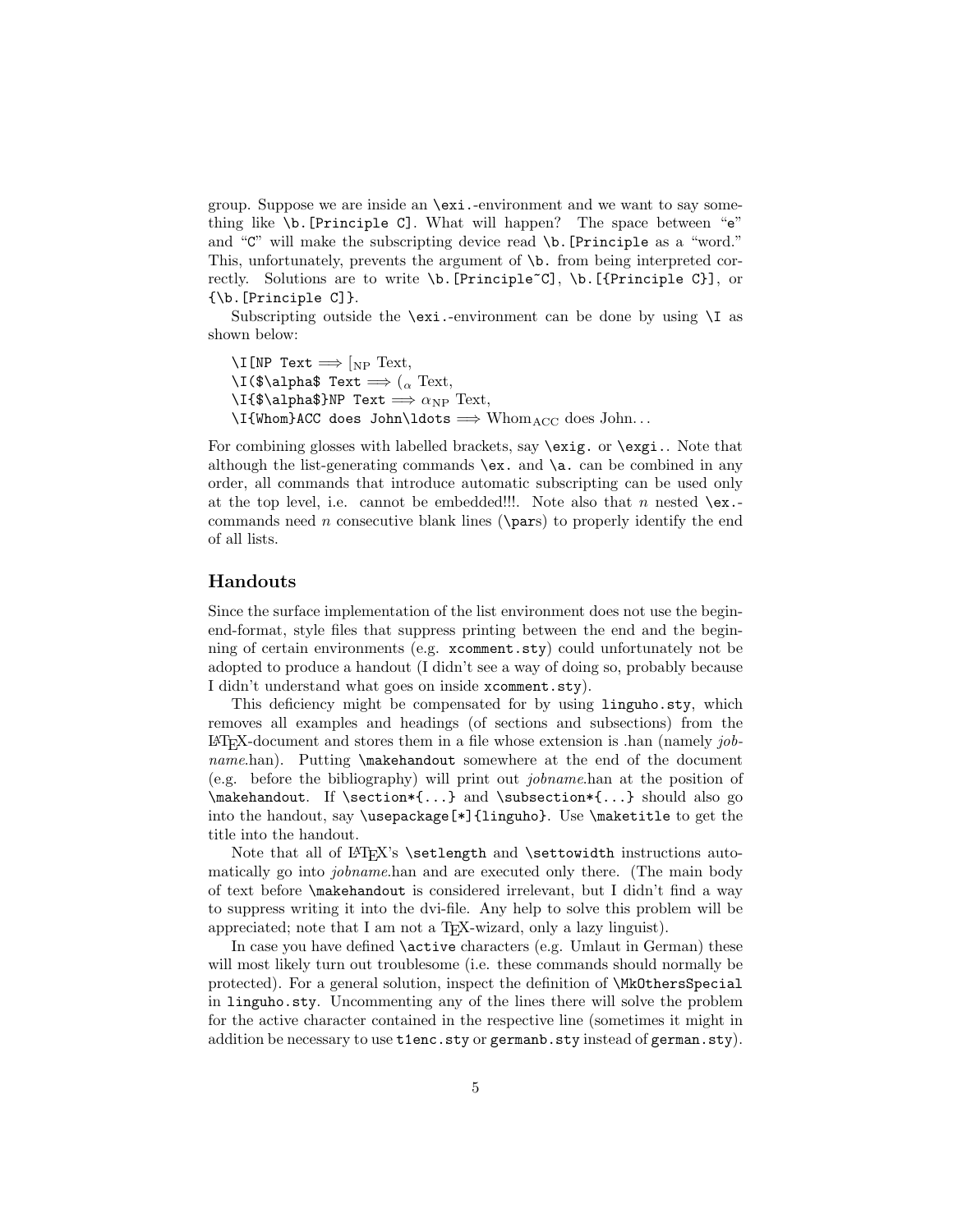## Customizing Lengths and Margins

The user may modify any of the lengths displayed in the following scheme, which also shows their predefined default values:



The value of \Exlabelwidth is determined by the width of the current label. Note that for displaying the table as shown in (8), the leftmargin of the list must be zero; accordingly, both \Exlabelwidth and \Exlabelsep were set to zero. To restore all default values of the lenghts shown in (8) simultaneously, say \resetExdefaults. The exact behavior of \Exlabelwidth is explained further below. With some non standard fonts the default spacing can be defined only \AtBeginDocument (for reasons I do not understand), therefore the default values for the above lengths are declared \AtBeginDocument. Consequently, any deviation from the default must be specified after **\begin{document}** 

Some journals require a different arrangement of margins, e.g. one which aligns the left edges of examples with the left edges of subexamples, as shown in (9) and (10):

- (9) First example:
	- a. Subexample1
	- b. Subexample2
		- (i) Subsubexample1 . . .

By saying \alignSubExtrue before \begin{document}, the sublabels (a. and b. in (9)) are given a negative indentation. This is controlled by the lengths \alignSubExnegindent and \Exlabelsep, which can be customized by \setlength. after \begin{document}.

The spacing between two subsequent examples is defined by \Exredux, whose default is -\baselineskip. Saying \resetExdefaults returns to all defaults as defined below:

```
\newcommand{\resetExdefaults}{%
 \setlength{\Exlabelsep}{1.3em}%
 \setlength{\Extopsep}{.66\baselineskip}%
 \setlength{\SubSubExleftmargin}{2.4em}%
 \setlength{\SubExleftmargin}{2em}%
 \setlength{\Exindent}{0pt}%
 \setlength{\Exlabelwidth}{4em}%
```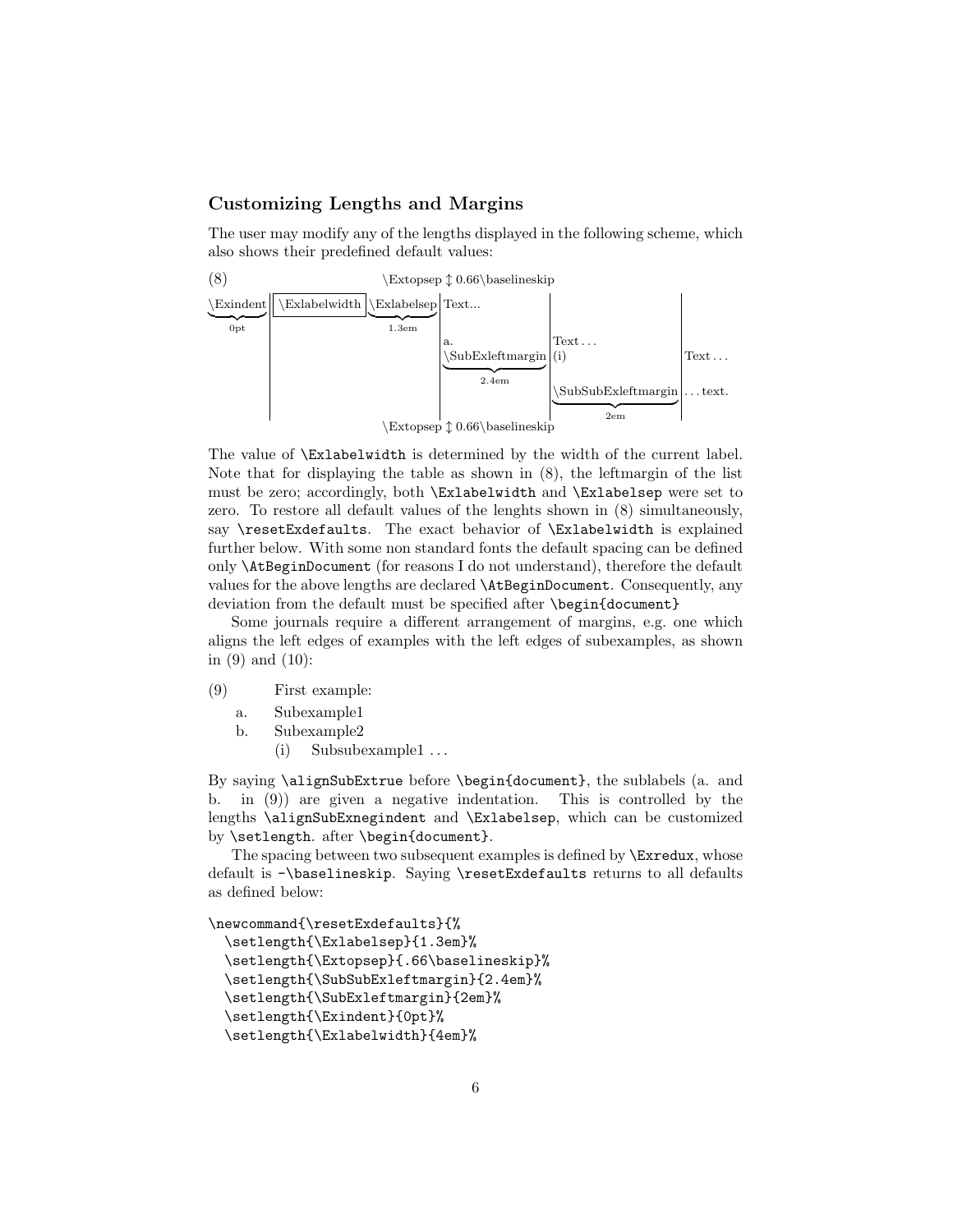```
\setlength{\alignSubExnegindent}{\Exlabelsep}%
  \ifalignSubEx\addtolength{\Exlabelsep}{.7em}%
     \addtolength{\alignSubExnegindent}{.7em}\fi
  \setlength{\Exredux}{-\baselineskip}%
}
```
## Customizing Labels

The labels of the examples are created by the counters ExNo, SubExNo, and SubSubExNo for the three levels of embedding respectively; FnExNo is used for the first level inside footnotes. These counters are the default labels of the list items. They can be changed anywhere in the document, by using \setcounter as usual.

There are a number of further possibilities to generate labels that differ from the default. One is to use \a. without embedding it into \ex.. This will yield the expected result, namely a list that uses the SubEx counter at the top-level:

- a. First line
- b. Second line
- c. Third line

Moreover, any of the list commands can take an optional argument, whose specification replaces the default label:

Principle C (Chomsky[81]): An R-expression is free only

- $\alpha$ ) with respect to potential binders in A-positions,
- $\beta$ ) within the domain of its chain.

```
\a.[{\bf Principle C} (Chomsky{[81]}): ]
      An R-expression is free only
```

```
\a.[$\alpha$)] with respect to potential binders
       in A-positions,
```
\b.[\$\beta\$)] within the domain of its chain.

The optional argument must immediately follow ".", so don't leave space between  $\chi$ ex. or  $\chi$ a. and "[" !!!. By contrast, it will often be the case that an example starts with a (labelled) bracket like  $\lceil_{NP}$ . If so, it is obligatory to put a space between "." and "[".

As illustrated above, the topmost \a.-command picks up the \Exlabelwidth of the preceding example. By contrast, using \ex.[{\it Principle C} ...] instead of  $\a$ . [{ $\it \iota$  Principle C} ...] has the effect of adjusting the indentation of the following text to the width of the optional argument, as shown below:

Principle C (Chomsky[81]): An R-expression is free only

 $\alpha$ ) with respect to potential binders in Apositions,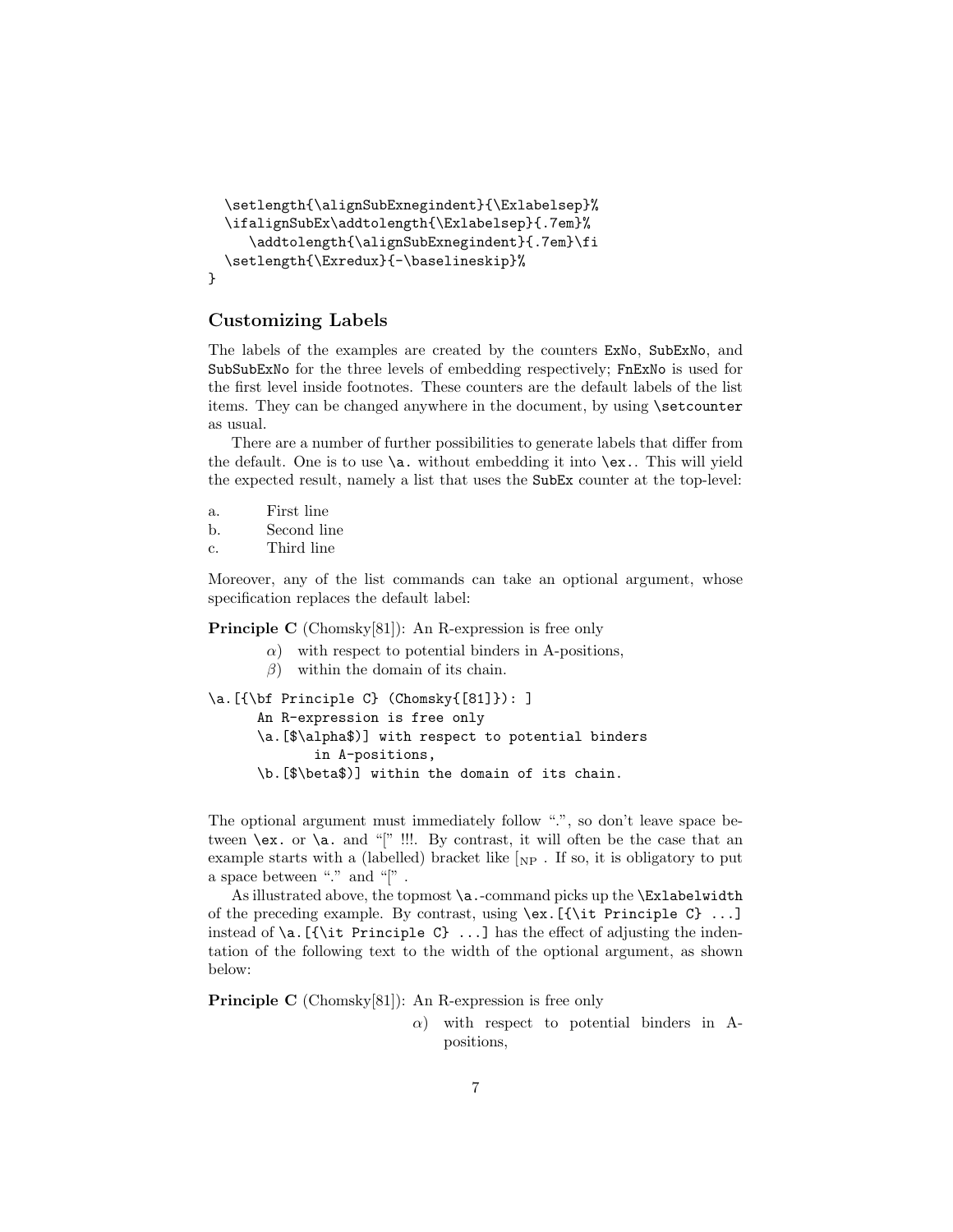$\beta$ ) within the domain of its chain.

Assuming that regular example numbers do not exceed (999), this departure from the default behavior only occurs for optional arguments whose width exceeds that of (999).

Optional arguments can also be used to simulate other environments. E.g., LATEX-style itemizing at the top level can be simulated as follows:

\ex.[\hfill\$\bullet\$\hfill] Line 1 \b. Line 2 \c. Line 3

- Line 1
- Line 2
- Line 3

Temporarily redefining \alph, as shown in the following example, yields an enumeration:

\let\oldalph=\alph\let\alph=\arabic

\a. Text 1 \b. Text 2 \c. Text 3 \global\let\alph=\oldalph 1. Text 1 2. Text 2

```
3. Text 3
```
The stylesheet of English Language and Linguistics requires examples of the following form:

- (10)  $\left[ \nabla \left[ \nabla \Phi \right] \nabla \Phi \right] \left[ \nabla \Phi \Phi \Phi \right] \nabla \Phi \Phi \Phi \Phi \Phi \Phi \Phi \Phi \Phi$
- (11) (a) It kept warm
	- (b) She kept it warm

Apart form specifying \alignSubExtrue before \begin{document} (11) requires to redefine the brackets of sublabels, as shown below:

```
\renewcommand{\SubExLBr}{(}
\renewcommand{\SubExRBr}{)}
\setlength{\Exlabelsep}{2em}
\exi. [V [V broke_i $\emptyset$ ][VP the vase [V$'$ t_i into
   pieces~]]]
\ex.\a. It kept warm
    \b. She kept it warm
```
In addition, \renewcommand{\firstrefdash}{} changes cross references from eg. (11-b) to (11b).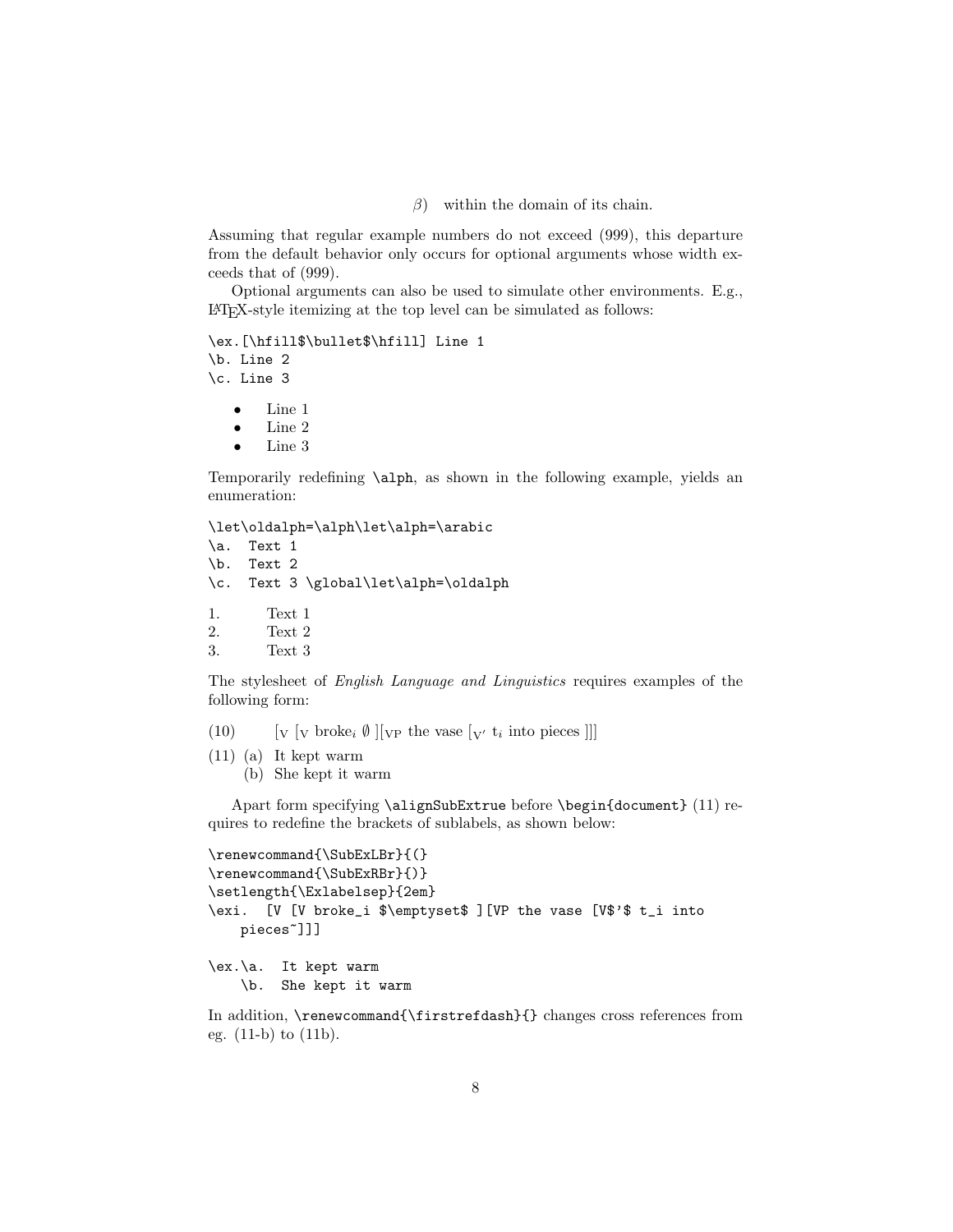The following definitions generate the left  $(=L)$  and right  $(=R)$  environments of example numberings in ordinary text, in footnotes, and in cross-references:

```
\newcommand{\ExLBr}{(}
\newcommand{\ExRBr}{)}
\newcommand{\FnExLBr}{(}
\newcommand{\FnExRBr}{)}
\newcommand{\theExLBr}{(}
\newcommand{\theExRBr}{)}
\newcommand{\theFnExLBr}{(}
\newcommand{\theFnExRBr}{)}
\newcommand{\SubExLBr}{}
\newcommand{\SubExRBr}{.}
\newcommand{\SubSubExLBr}{(}
\newcommand{\SubSubExRBr}{)}
```
For example, one might want to replace  $(10)$ – $(11)$  with  $(10-11)$  by saying

 $\verb|{* the ExRBr}{\LLast}--\{\renewcommand{\th{theExLBr}{\Last}\}|\ll\verb|{+|}{\Rs}$ 

#### \Exlabelwidth

By default, the value of \Exlabelwidth is determined by the width of the example numbering. More precisely, for labels between (1) and (9) the labelwidth is by default the width of the narrowest number with two digits plus brackets; accordingly, the actual labelwidth is a bit larger than the natural size of the label. Digits may differ in size depending on the font in use, so the calculation is done on the fly. Similarly, \Exlabelwidth has the width of three digits for \theExNo's between (10) and (99). Finally, \Exlabelwidth has the width of four digits for example numbers between (100) and (999). For even wider labels (usually specified by an optional argument, cf. above), the label retains its natural size. I hope that fonts are cooperative by keeping the difference between the width of digits minimal. Otherwise you might experience weird behavior of \Exlabelwidth

Since the space between the \Exlabelwidth and the text remains the same, the transition from  $(9)$  to  $(10)$  and from  $(99)$  to  $(100)$  will cause a change of indentation, which might look ugly, particularly in handouts. In order to suppress the default behavior of \Exlabelwidth, it must be assigned a particular length. For example, saying \settowidth{\Exlabelwidth}{(110)} will cause the labelwidth of all examples from (1) to (99) to be identical.

Since wide labels should still retain their natural size, the user's specification of \Exlabelsep should not be wider than (1100), otherwise the default mechanism is still active, and the value of \Exlabelsep is ignored. E.g., saying \setlength{\Exlabelwidth}{3em} will most likely cause the list declaration to take up its default behavior, because "3em" is wider than "(1100)". (The default value of \Exlabelwidth is 4em).